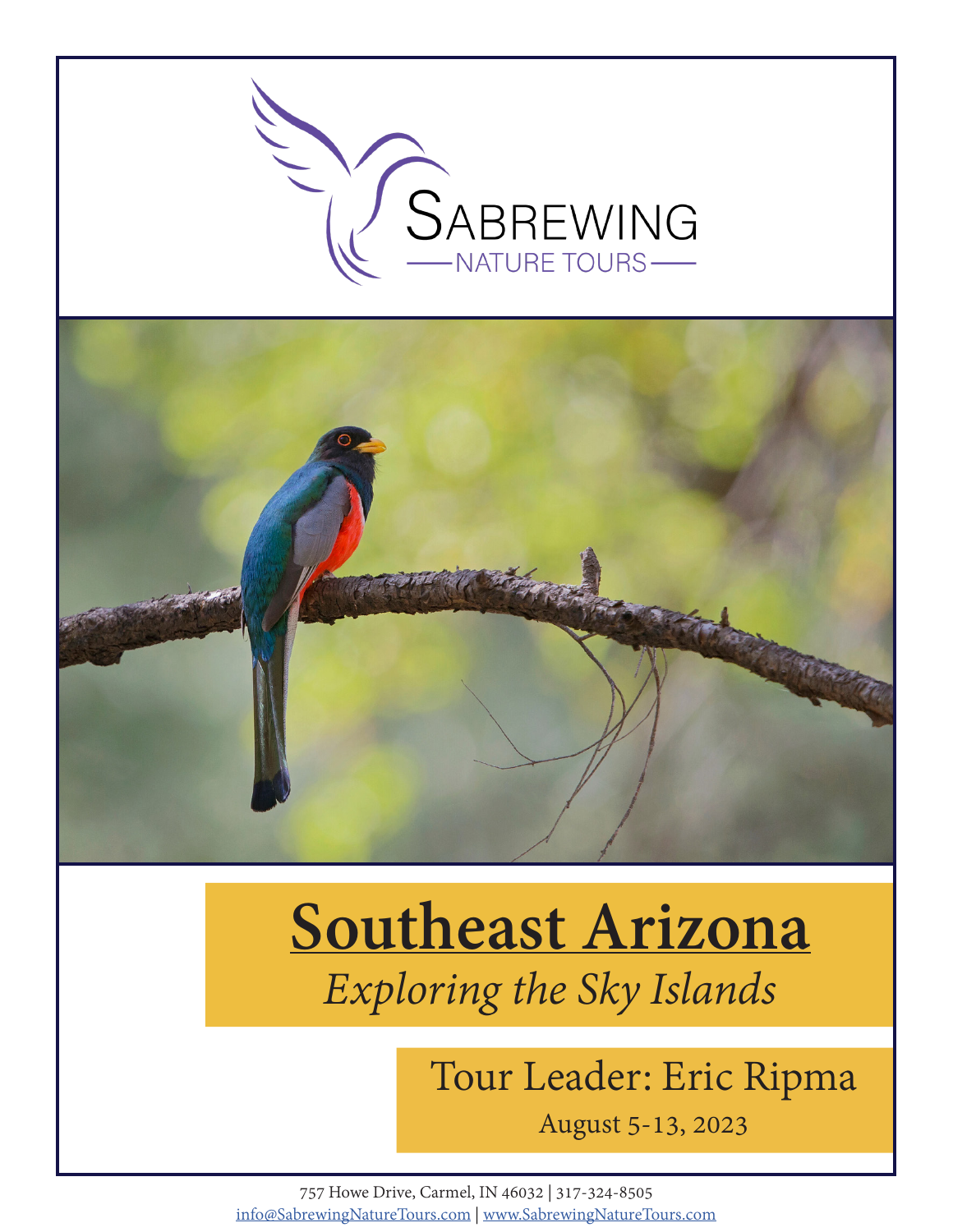Southeast Arizona is well-known as the hummingbird capital of the United States, but many people forget about all the other amazing bird species of the area. Join us as we explore the "Sky Islands" of Arizona from Tucson to Portal and everywhere in between!

## **Itinerary Overview:**

August 5: Arrival and transfer to hotel in Tuscon August 6: Morning birding in Tucson and transfer to Portal August 7: Full day birding in the Chiricahua Mountains August 8: Morning birding near Portal and transfer to Sierra Vista August 9: Full day birding in the Huachuca Mountains August 10: Morning birding around Sierra Vista and transfer to Tubac August 11: Full day birding the Santa Rita Mountains August 12: Morning birding the Santa Cruz River and late afternoon in the Catalina Mountains August 13: Departure from Tucson

## **Detailed Itinerary:**

#### **August 5: Arrival and transfer to hotel in Tuscon**

Upon arrival in Tucson, your leader will meet you at the airport. We'll do some birding on the east side of Tucson if time permits as the group arrives. Highlights may include all the common desert species including Rufous-winged Sparrow, Harris's Hawk, Black-throated Sparrow, Curve-billed Thrasher, Pyrrhuloxia, White-winged Dove, and Black-tailed Gnatcatcher. We may also drive to higher elevations where species such as Mexican Jay, Painted Redstart, Red-faced Warbler and many others are possible.

-Overnight: Tucson, Arizona

#### **August 6: Morning birding in Tucson and transfer to Portal**

We'll spend the morning birding in and around Tucson. Depending on the species we see on the first evening, we'll decide which elevations will be best to visit. Most likely we'll bird along a riparian zone where species such as Abert's Towhee, Bewick's Wren, Gray Hawk, Broad-billed Hummingbird, Summer Tanager, and Northern Beardless Tyrannulet are possible. We'll also make a stop at Sweetwater Wetlands where we'll look for an assortment of waterfowl, shorebirds, and Tropical Kingbird. From here, we'll leave Tucson and head towards Portal. We'll make a stop at Wilcox to search for shorebirds, waterfowl, Scaled Quail, and more. -Overnight: Portal, Arizona

#### **August 7: Full day birding in the Chiricahua Mountains**

Our day will begin in the deserts around Portal. Highlights could include Crissal and Bendire's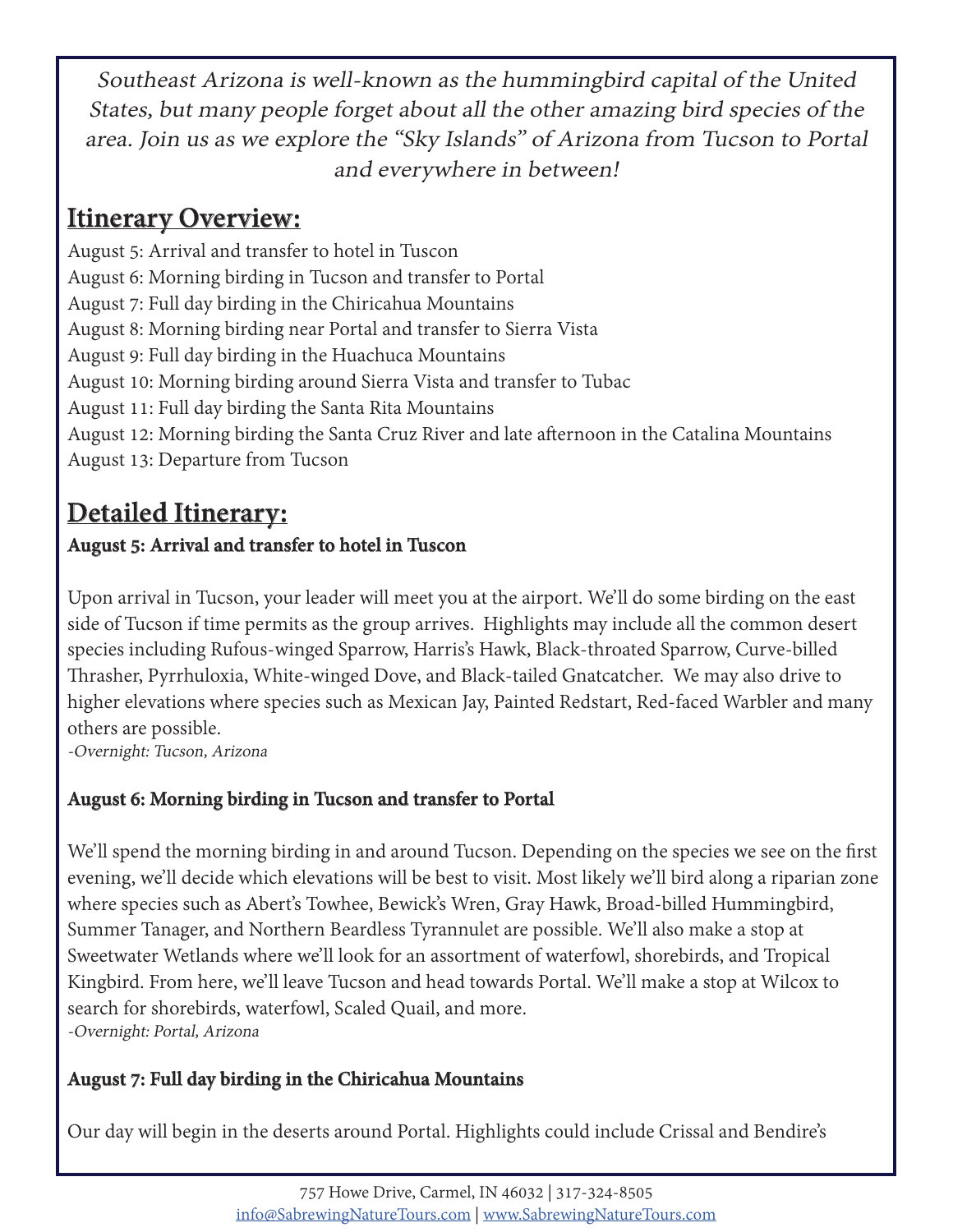Thrashers, as well as other common desert birds. Our next stop will be at the South Fork of Cave Creek Canyon where we'll search for Elegant Trogon, Arizona Woodpecker, Painted Redstart, Hepatic Tanager, and others. After lunch in Portal, we'll drive higher up into the Chiricahuas to Barfoot and Rustler Park. Here we'll look for Mexican Chickadee, Western Bluebird, Red Crossbill, Olive and Red-faced Warblers, Yellow-eyed Junco, and other high elevation species. After dinner, we'll head back out in search of owls such as Western and Whiskered Screech-Owls, Elf Owl, as well as Mexican Whip-poor-will and Common Poorwill. -Overnight: Portal, Arizona

#### **August 8: Morning birding near Portal and transfer to Sierra Vista**

On our final day in the Chiricahuas, we'll work to find any species that we might have missed in the area so far. We will also bird along the road to Paradise, looking for Black-chinned Sparrow and Juniper Titmouse. On the way to Sierra Vista, we'll make another stop at Wilcox as the site has an incredibly high rate of turnover - you just never know what you might find! We will also make a stop to look for breeding Mississippi Kites.

-Overnight: Sierra Vista, Arizona

#### **August 9: Full day birding in the Huachuca Mountains**

*Painted Redstart*

Today we'll be birding in the beautiful Huachuca Mountains. We will start at one of the best highelevation locations in southeast Arizona, Carr Canyon. Here we hope to see many species of warblers, Buff-breasted Flycatcher, Zone-tailed Hawk, and much more. In the afternoon, we'll drive to Miller Canyon which is located in the mid-elevations of the Huachucas. After spending some time watching the feeders, we may hike up the canyon in search of Spotted Owl. If time permits, we will spend time birding some grasslands south of Sierra Vista for Botteri's and Cassin's Sparrows. -Overnight: Sierra Vista, Arizona

#### **August 10: Morning birding around Sierra Vista and transfer to Tubac**

Our final morning in Sierra Vista will be spent looking for any of our targets that we may have missed the day before. There is a good chance we will visit Hunter Canyon in the early morning where we could see species such as Rufous-capped Warbler, Scott's Oriole, Black-chinned Sparrow, and Northern Pygmy-Owl. We will then be off in the direction of Green Valley and Florida Canyon. On our drive west, we'll stop at a couple of birding spots in and around Patagonia. -Overnight: Tubac, Arizona

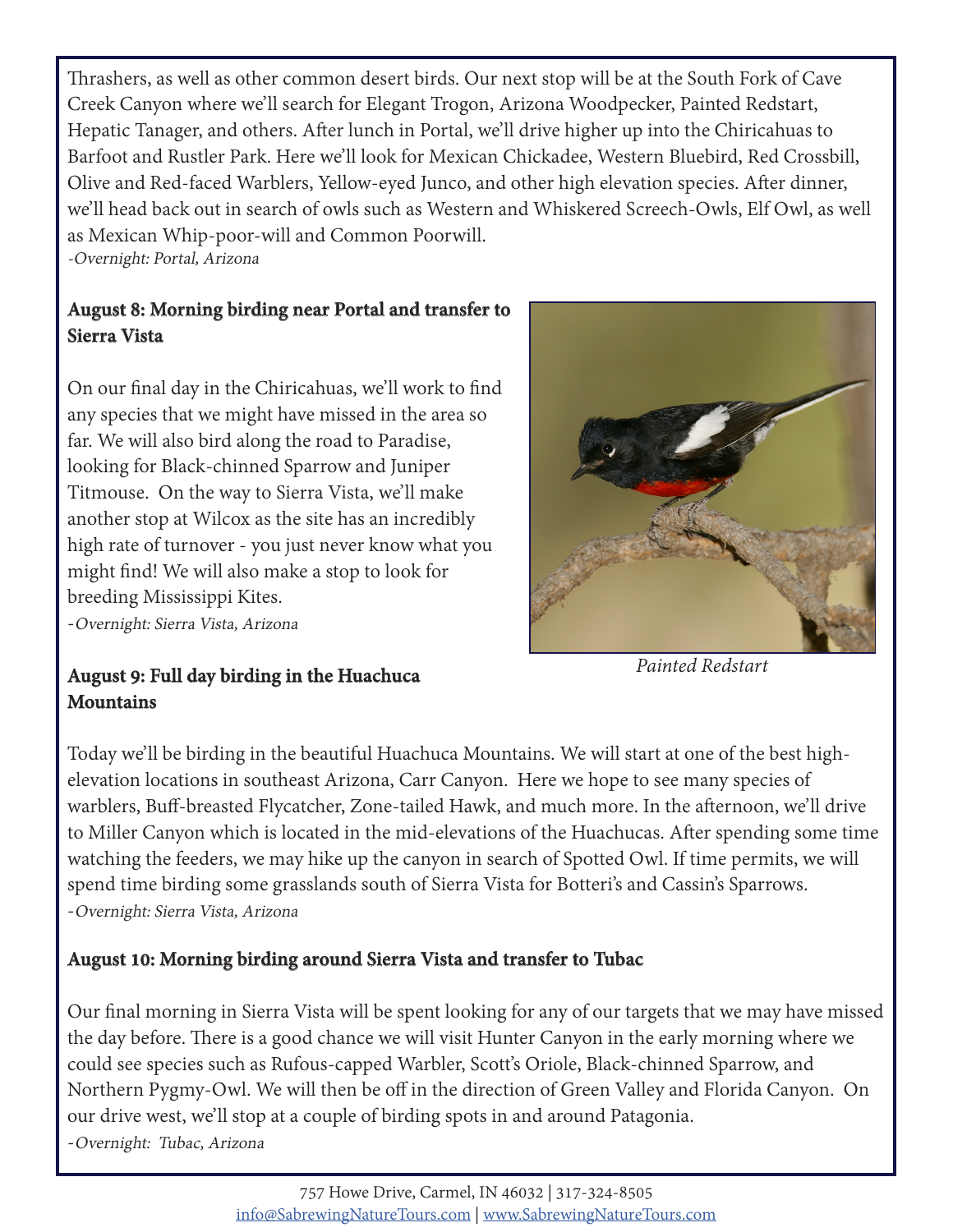#### **August 11: Full day birding the Santa Rita Mountains**

Today we'll spend the day in the beautifully rugged Santa Rita Mountains where possible specialties are Five-striped Sparrow, Varied Bunting, and Black-capped Gnatcatcher. These species will bring us to Box Canyon early in the morning with a late morning stop at Florida Canyon. Depending on current locations for Buff-collared Nightjars, we may spend some time in the afternoon and evening in other areas.

-Overnight: Tubac, Arizona



*Five-striped Sparrow*

#### **August 12: Morning birding the Santa Cruz River and late afternoon in the Catalina Mountains**

On our final full day of the tour, the morning will be spent birding along the Santa Cruz River where we'll look for Rose-throated Becards among many other riparian species. In the afternoon and evening, we'll drive back to Tucson and possibly bird around the Catalina Mountians for any species we may have missed thus far.

-Overnight: Tucson, Arizona

#### **August 13: Departure from Tucson**